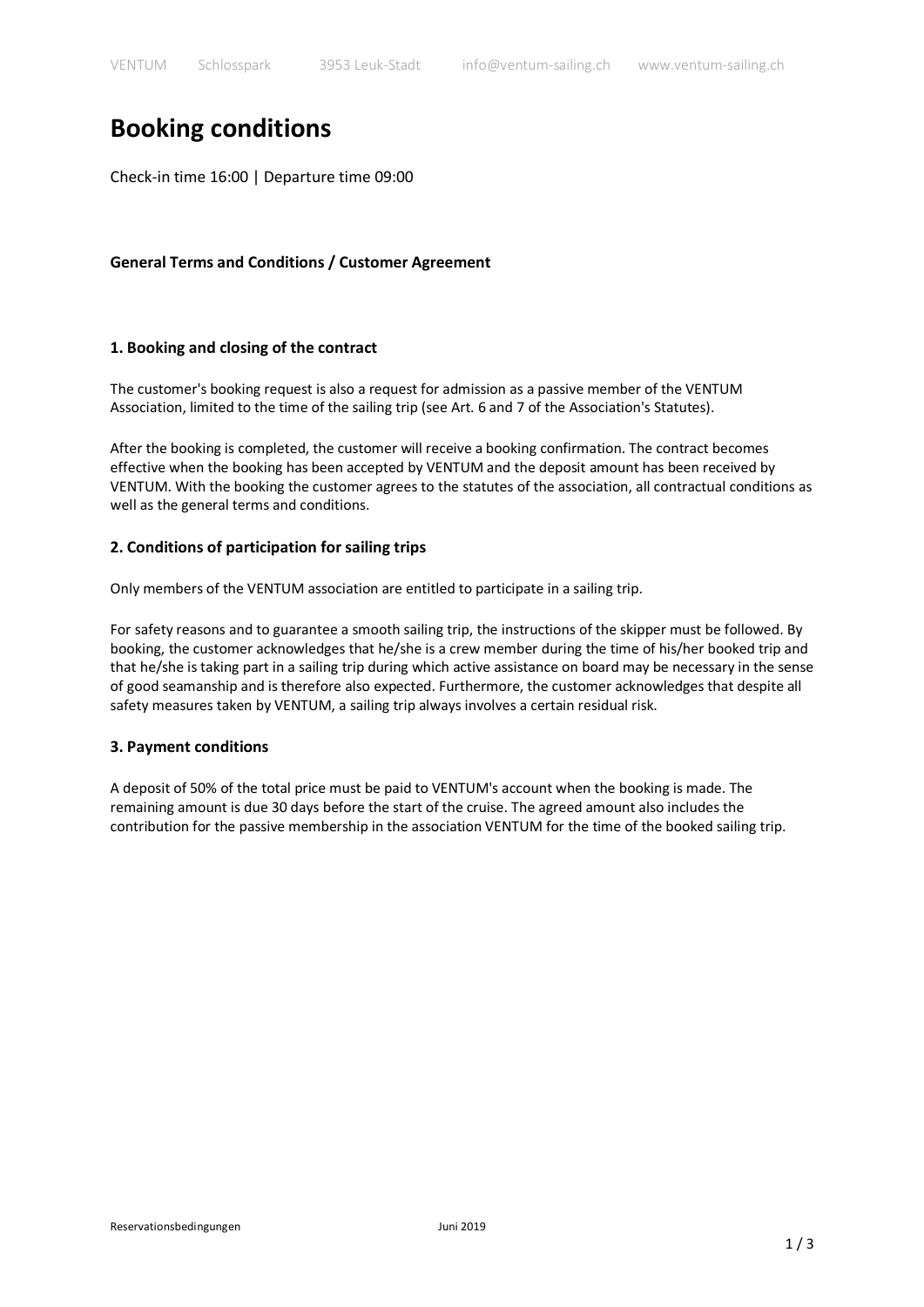#### **4. Withdrawal, change of booking**

The customer may cancel the contract at any time. The cancellation costs are:

up to the 30th day before the start of the cruise 50% of the total booking amount

from the 29th day before the start of the trip 100% of the total amount of the booking.

The cancellation is at the same time a cancellation of the passive membership in the VENTUM association.

The customer has the possibility to assign his cruise contract to a third party, but VENTUM is not obligated to accept this assignment if the third party does not fulfill the conditions of participation (paragraph 2). If the customer wishes to change the sailing area or the date of the trip after the contract has been concluded, the request will be fulfilled to the best of our ability, but there is no legal claim to this.

#### **5. Cancellation by VENTUM**

VENTUM reserves the right to withdraw from the sailing trip contract before the beginning of the sailing trip, if its execution becomes impossible or endangered due to special circumstances that were not foreseeable at the time of the conclusion of the contract. Such circumstances are in particular force majeure or insufficient availability of the vessel for reasons beyond VENTUM's control. In the event of cancellation by VENTUM for any of the above reasons, the customer will be refunded any payments made as well as any cancellation fees incurred for arrival and departure. Further claims against VENTUM, for whatever legal reason, are excluded.

If a customer violates or endangers his or her safety or the safety of the other customers by his or her behavior or if the instructions of the skipper are repeatedly not followed, the customer can be excluded from the further course of the cruise after reaching the next port. In this case the contract expires and there are no further legal claims. In particular, there is no claim for reimbursement of travel or booking costs.

#### **6. Range of services**

VENTUM offers cabins, as well as the entire yacht for sailing vacations with skipper. VENTUM is obliged to provide the yacht (with crew) in proper condition at the times specified in the sailing holiday contract. In case the booked yacht is not available in proper condition (e.g. technical defect), VENTUM is obliged to provide another yacht as a replacement.

A sailing trip is dependent on wind and weather. Delays, route changes or possibly occurring defects during a trip are sometimes unavoidable despite the greatest possible care and therefore do not entitle to any claims against VENTUM. For a trip of 1 week, the customer can expect a waiting time of 24 hours. For a cruise duration of 2 weeks 48 hours, and for a cruise duration of more than 2 weeks 72 hours are considered reasonable waiting time. The first and the last day of a sailing trip are arrival and departure days and are usually not considered sailing days. The arrival and departure to the sailing trip is the responsibility of the customer and is outside the service and responsibility of VENTUM.